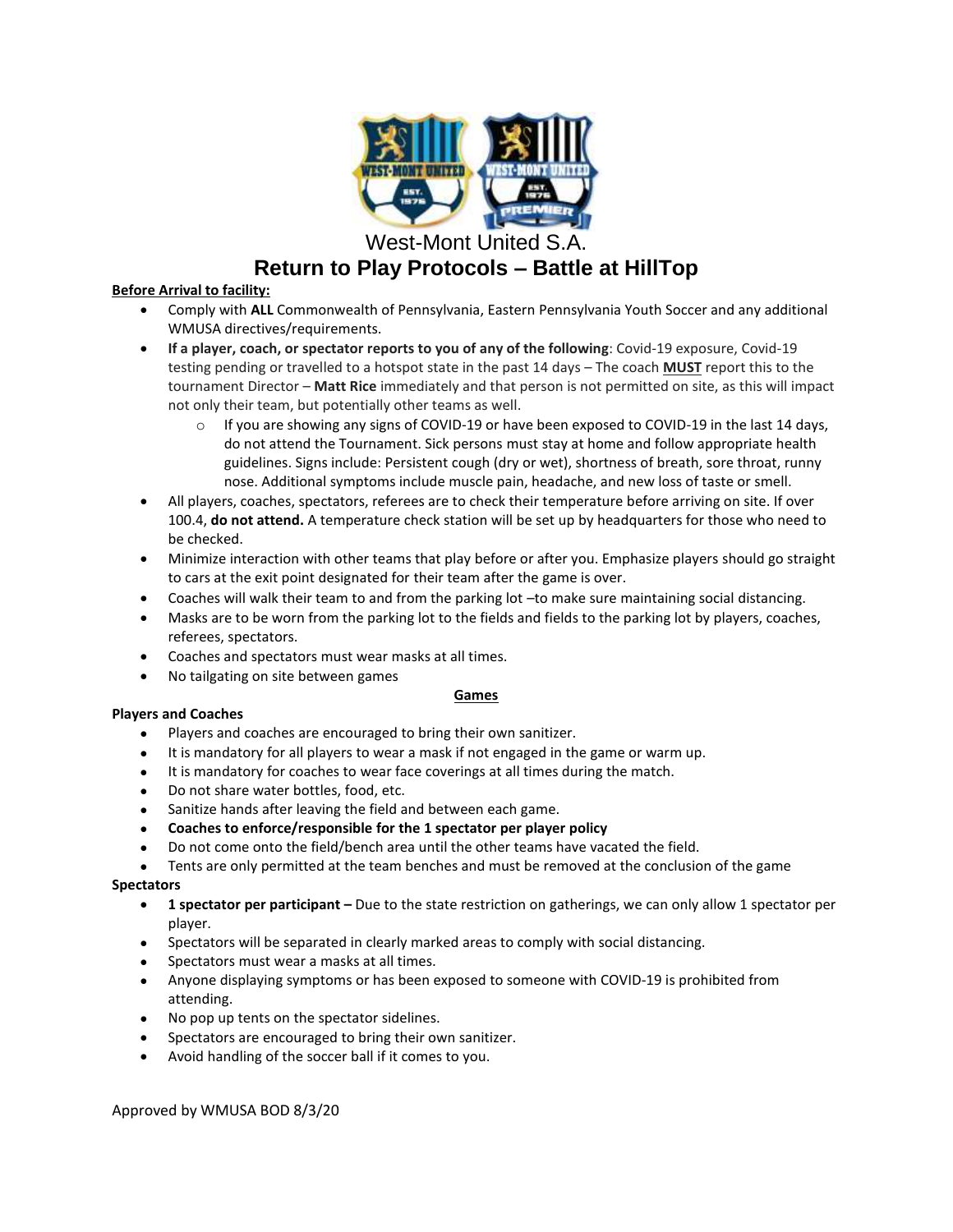## **Referees**

- Referees are to wear masks when not officiating.
- Soccer balls will be disinfected by referees before each game.

## **Battle at HillTop COVID-19 Rules/Policy**

West-Mont United S.A. is committed to supporting all of our participants and their safety with thorough safety **precautions and crowd mitigation. Following these Rules/Policy, WMUSA's goal is to provide a safe and enjoyable tournament experience for all players, coaches, officials, and families while eliminating any unnecessary risk.**

#### **Crowd Management and Mitigation Practices**

- Accurately assign number of teams/divisions based on facility size and layout.
- Within facility divide fields into zones to further control participants and spectators in each zone.
- Limiting spectators, 1 spectator per participant maximum.

## **Scheduling and Operational Adjusted Practices**

- Create game schedules that allow proper spacing to reduce number of participants on-site.
- Create spacing in schedule to allow teams to completely leave bench area and field prior to next teams arriving.

## **Enhanced Sanitizing and Safety Protocols**

- Increased cleaning and sanitizing of rest rooms, porta johns, common areas, etc. This will take place throughout the event.
- Increase signage and messaging to inform participants.
- Enhanced pre-event training for staff to maintain safety.
- Hand sanitizing stations will be strategically placed throughout the facility.

## **Tournament Game Adjusted Practices**

- No post game handshakes, fist bumps, etc.
- No spitting will be allowed on field, sidelines, etc.
- Referee/field marshal will sanitize soccer ball before each game.
- Teams **MUST** wait until field and bench area is vacated prior to entering the field for next scheduled match.
- Team benches will not be provided.

## **General Health and Safety Protocols**

- WMUSA will provide specific and detailed pre-event communication through email or other form of electronic communication.
- WMUSA will require all staff, players, coaches, managers, and match officials to submit a COVID-19 waiver in order to participate in the event.
- WMUSA will have a planned response and plan in place of a reported COVID-19 infection.
- Award ceremonies and team pictures will **not** be presented on-site, awards will be provided directly to the team coach via mail post-event.
- All participants, spectators, etc. are encouraged to bring their own sanitizer, PPE, etc.

Approved by WMUSA BOD 8/3/20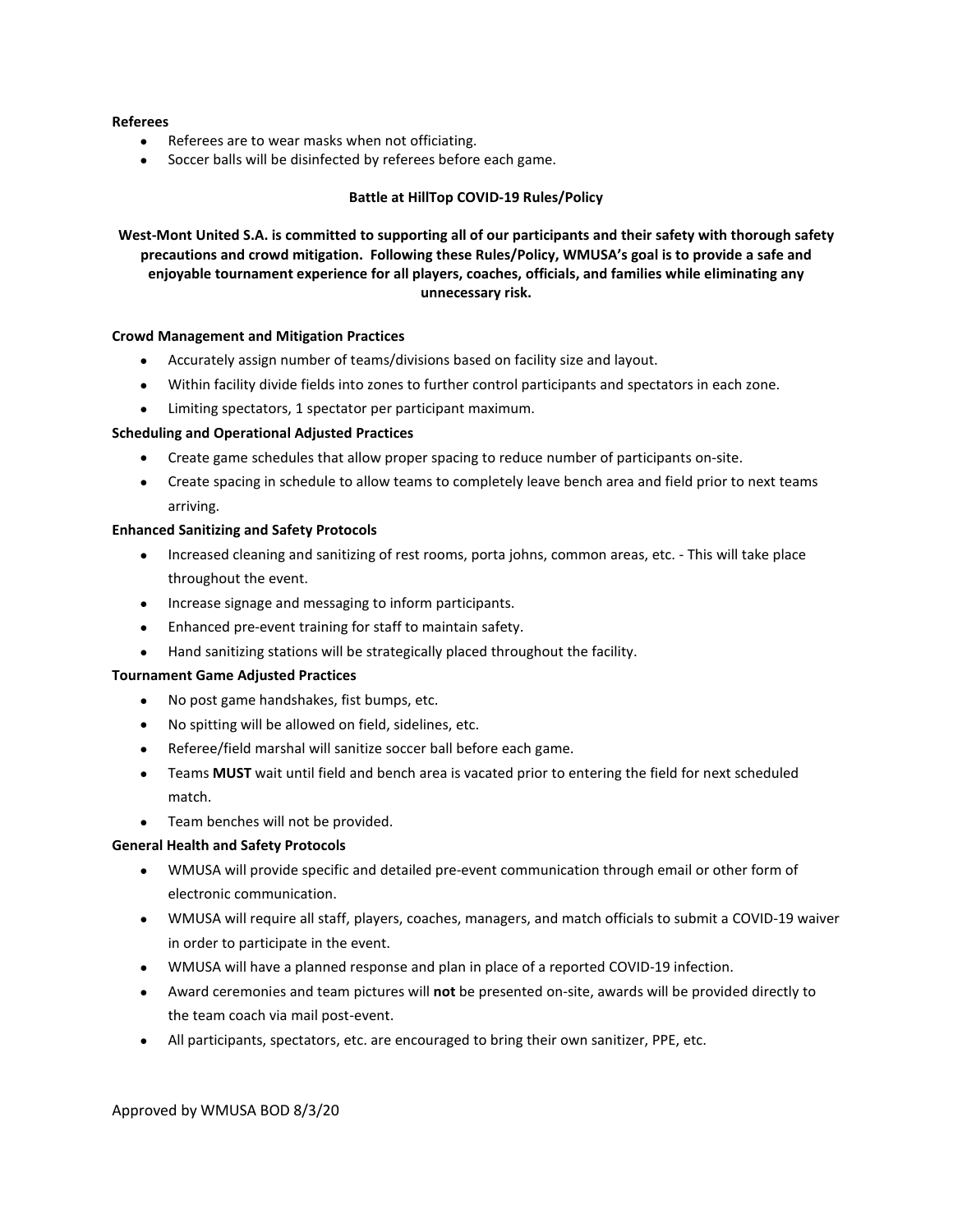## **Confirmed Case Policy**

**COVID-19 Policy:** Confirmed Case – Battle at HillTop Tournament

**SUMMARY:** When there is a confirmed case of COVID-19

- The participant or staff member must self-isolate for minimum of 14 days
- Team/bracket is removed from the tournament to avoid further spread.
- If anyone in immediate family is diagnosed with virus, isolation period must start over until all members of household are symptom free for 14 days
- All persons who may have had contact with confirmed individual will be notified
- Specific area(s) where individual was present will be thoroughly cleaned and disinfected
- Confirmed case will be reported to proper government agencies
- Per CDC guidelines, individual can return to team activities (trainings, games, meetings, etc.) when they have no fever, no symptoms, and receive two (2) negative tests in a row at least 24 hours apart

**Purpose:** To ensure the health and safety of all associated with WMUSA, its staff, participants, and spectators. **Policy:**

1. Recognizing Symptoms

Anyone suspected of being infected with COVID-19 will be requested to seek medical attention immediately if they are exhibiting the following warning signs:

- Fever (associated with one or more of below)
- Trouble breathing, cough, and/or sore throat
- **•** Persistent pain or pressure in chest
- New confusion or inability to arouse
- Bluish lips or face
- 2. Confirmation of Exposure: if notified of an individual's confirmed case of the COVID-19 virus, we will immediately begin following the appropriate steps to mitigate further spread.
	- a. Confirmed case of participant or staff of WMUSA Battle at HillTop.
		- i. Require isolation of individual for 14 days
			- 1. 14-day isolation period resets with new case in household
			- 2. Per CDC, individual can return when they have no fever, no symptoms, and have two (2) negative tests at least 24 hours apart
		- ii. Conduct a confidential interview, identifying all persons that came into close contact with diagnosed individual
		- iii. Report gathered information to notify local healthy agency
		- iv. Inform staff and families of their potential exposure to a diagnosed individual, while making sure to protect their privacy